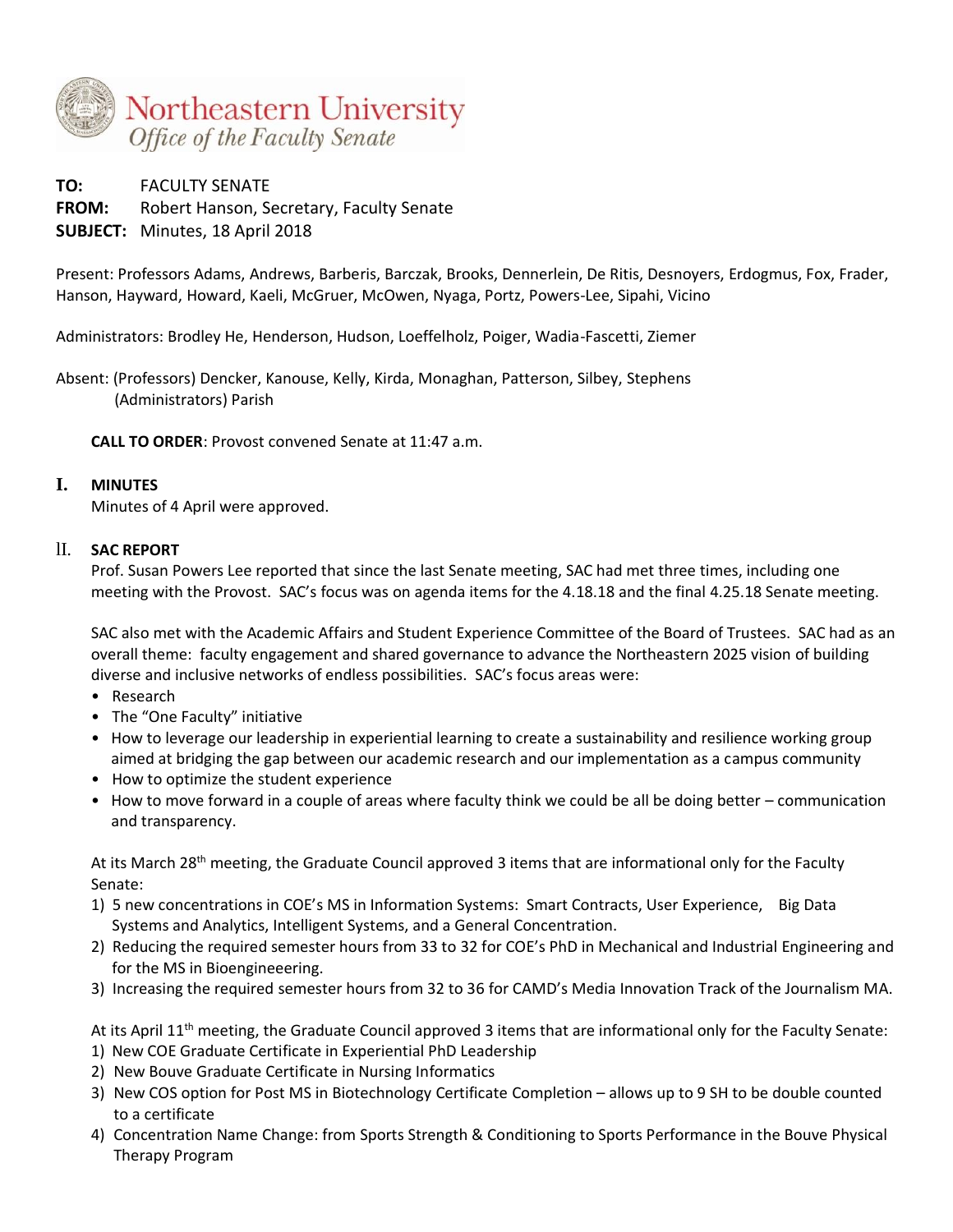5) Increasing the required semester hours from 52 to 60 for Bouve's MS Speech-Language Pathology Program

A number of EAPC resolutions are included in the 4.18.18 agenda. That committee's final report is posted on the Senate sharepoint site since some of the discussion points are intended for our own faculty and staff. The RPOC report is not posted since it consisted solely of recommendations for the resolutions that are also included in the 4.18.18 agenda. The ITPC report is also referenced in this meeting.

#### III. **THE PROVOST'S REPORT**:

Provost Bean reported that the members of SAC did a fabulous job in their meeting with the Academic Affairs and Student Experience Committee of the Board of Trustees. He noted that SAC pushed in areas of research administration and engaged in an enthusiastic discussion with the Board. Provost Bean said that the university will see real movement in regards to the improvement of the research process.

There were no questions or discussions regarding either report.

#### **NEW BUSINESS**

A. **New Graduate Program: MS in Robotics-**Professor Dennerlein moved the following resolution and Professor Desnoyers seconded it.

**BE IT RESOLVED That the University establish the Master of Science in Robotics in the College of Engineering and the College of Computer and Information Systems as approved by the Graduate Council on 3/28/18 (8-0- 0).** 

There being no discussion the vote was taken.

The resolution to establish a MS in Robotics in the College of Engineering and the College of Computer and Information Sciences PASSED, 29-0-0.

B. **New Graduate Program: PhD in Human Movement and Rehabilitation Sciences** – Professor Dennerlein moved the following resolution and Professor Hayward seconded. (Provost Bean interjected that the college and provost office have come to a financial agreement to ramp this program up and noted it is an exciting moment for the program.)

## **BE IT RESOLVED That the University establish the PhD in Human Movement and Rehabilitation Sciences in Bouvé College of Health Sciences as approved by the Graduate Council on 3/28/18 (8-0-0).**

There being no discussion the vote was taken.

The resolution to establish the PhD in Human Movement and Rehabilitation Sciences in Bouve College of Health Sciences PASSED, 29-0-0.

C. **Program Name Change: MS in Urban Planning and Policy-**Vice Provost He moved the following resolution and Professor Fox seconded.

*BE IT RESOLVED* **That the Master of Science in Urban Regional Policy be changed to the Master of Science in Urban Planning and Policy in the Colleges of Arts, Media & Design and the College of Social Sciences and Humanities as approved by the Graduate Council on 3/28/18 (8-0-0).**

There being no discussion the vote was taken.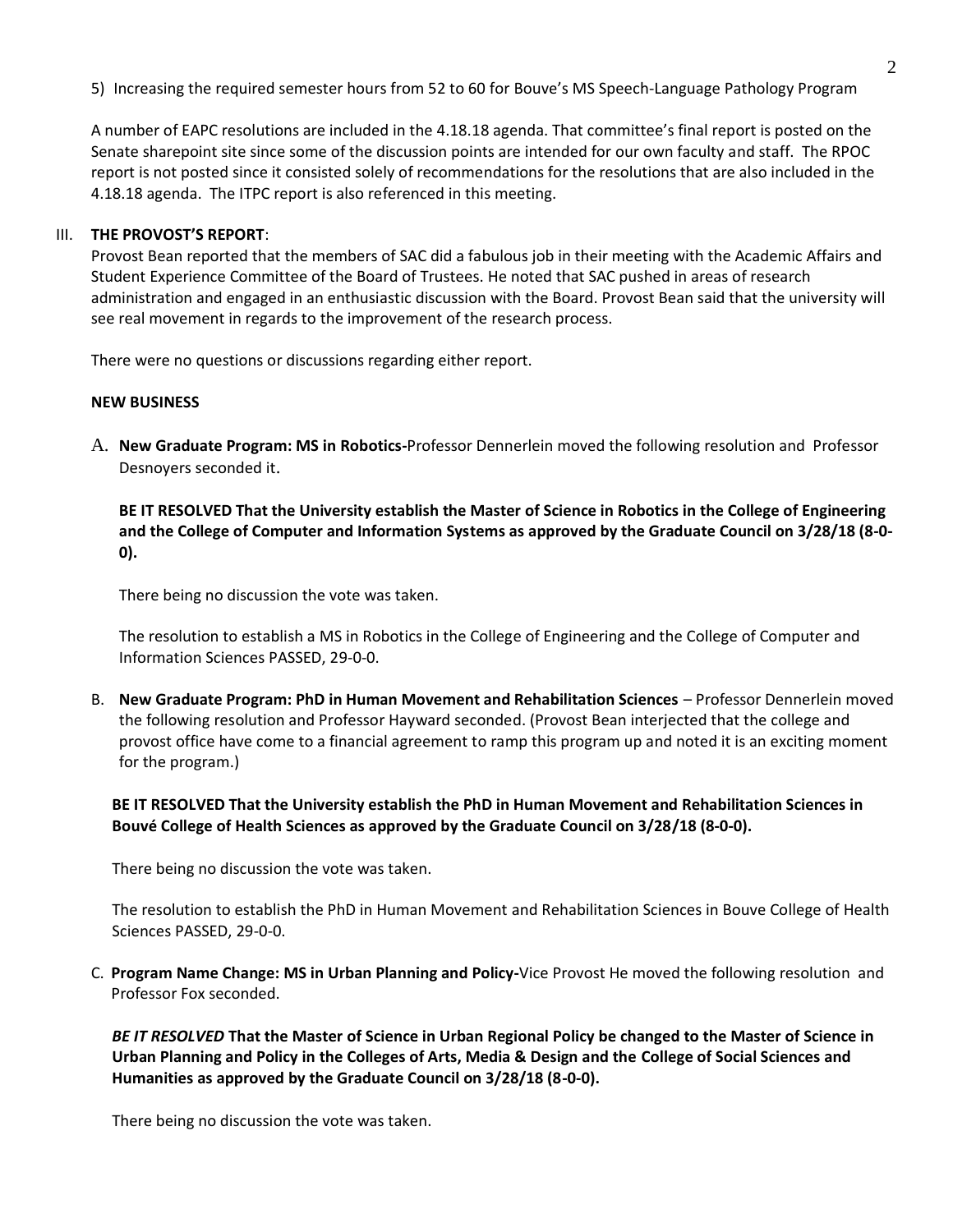The resolution to change the name of Master of Science in Urban Regional Policy to the Master of Science in Urban Planning and Policy PASSED, 29-0-0.

D. **Faculty Handbook Resolution: Presence at the University-**Prof. Howard moved the following resolution and Prof. Adams seconded.

## *BE IT RESOLVED* **That the proposed** *Presence at the University* **module replace the current** *Presence at the University* **module in the Faculty Handbook.**

Prof. Loeffelhoz noted that the College of Professional Studies is on quarters and suggested a friendly amendment to the resolution. Prof. Loeffelhoz suggested that the phrase "academic year" replace the phrase "Two semester" preceding the word faculty in the first sentence of the resolution. In addition, Prof. Loeffelhoz suggested the phrase "fall term" replace the phrase "fall semester" in the first sentence.

The resolution to replace the current Presence at the University module with the proposed Presence of the University Module PASSED, 29-0-0.

E. **Faculty Handbook Resolution: Policy on Outside Professional Activities –** Professor Howard moved the following resolution and Professor Frader seconded.

## *BE IT RESOLVED* **That the proposed** *Policy on Outside Professional Activities* **module replace the current** *Policy on Outside Professional Activities* **module in the Faculty Handbook**

Professor Adams suggested the removal of the sentence in paragraph B that references the University's Policy on Conflict of Interest and Commitment stating he had concerns faculty were agreeing to a blank check because that policy could change in the future. Provost Bean noted those policies mostly come from the state and federal government. Provost Bean also noted if this phrase was struck from the resolution it would have to return to the Office of General Counsel.

Professor Adams proposed this phrase be removed. There was no second. The motion died. There being no further discussion the vote was taken.

The resolution to replace the current *Policy on Outside Professional Activities* module in the Faculty Handbook with the proposed module passed 29-0-0.

F. Professor Brooks moved to accept the ITPC report. Professor Kaeli seconded. Motion passed 29-0-0.

(The ITPC report and the ITPC Powerpoint presentation are posted on the Faculty Senate website.)

Professor McGruer asked what is EPAWS supposed to do? Professor Brooks acknowledged Joan Cyr, the Associate Director of Research Operations and Systems. She noted that EPAWS was a complete reworking of dealing with grants and tracking not just federal contracts but also contracts with companies. Provost Bean added that he sees two major advantages. First a faculty person can see where the grant is in the process. And second, once we get going we can measure how long the process is taking. Once the University can measure, the university can improve.

G.**ITPC Resolution #1-** Professor Brooks moved the following resolution and Professor Kaeli seconded.

**WHEREAS the University administration is actively working to roll out a short-term software solution for grants management (Priority ONE), as well as a longer-term research management system with a significant software component (ePaws), and WHEREAS these initiatives are being led by ORAF, and WHEREAS**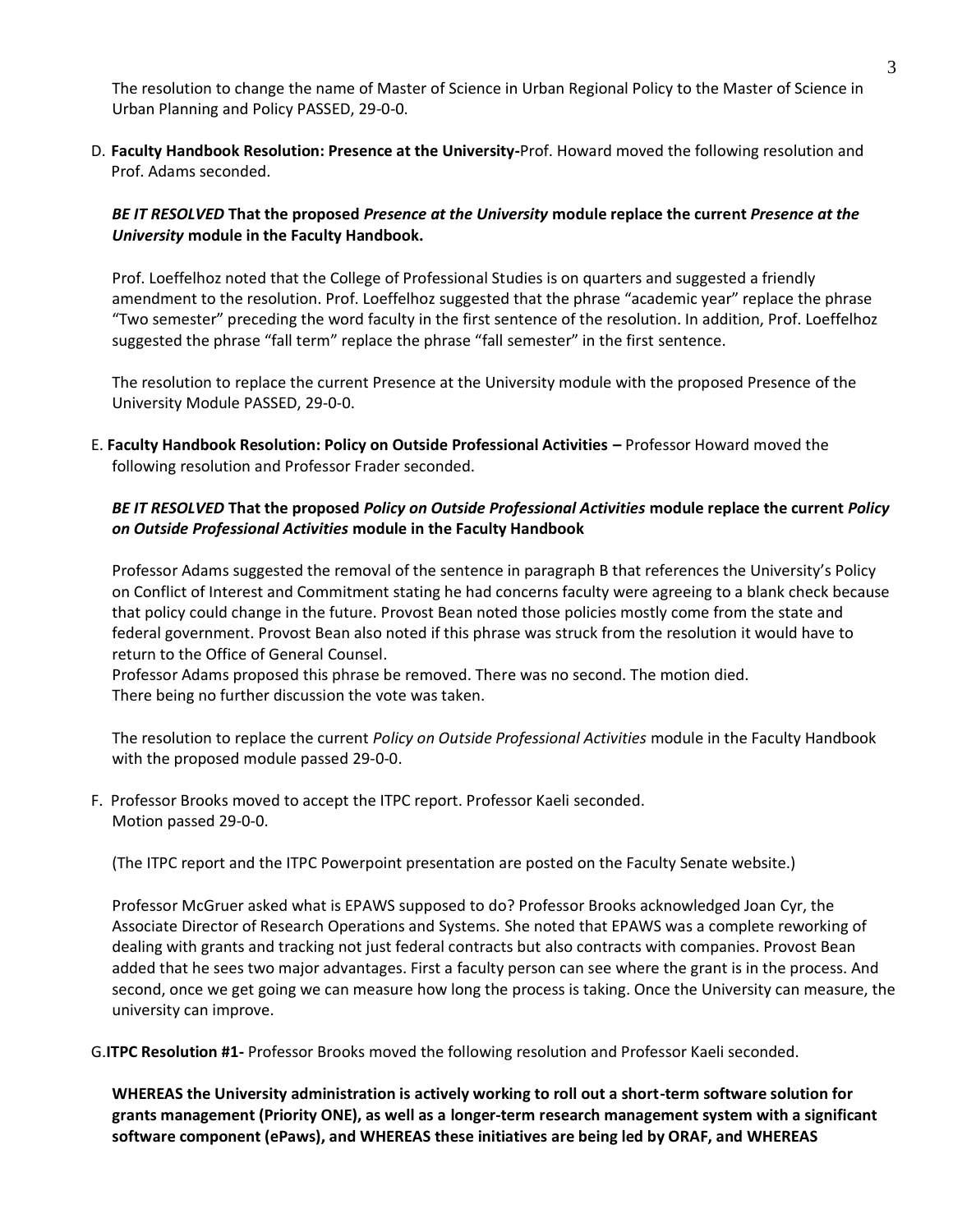**integrated faculty and ITS involvement is essential for these and other software tools that impact faculty to effectively serve faculty needs,**

*BE IT RESOLVED* **that, as a matter of policy, ITPC, along with ITS, should have a formal role in decision-making process related to the design and delivery of ePaws and any other ongoing and future institutional software planning and rollout that will have a direct effect on teaching and research.**

Provost Bean expressed a concern around the phrase "formal role in decision-making process." Professor Kaeli asked if faculty were represented on the ITEC Committee. Provost Bean responded only by him. Provost Bean noted that faculty do need to be involved in evaluation process adding he was not opposed to concept and acknowledged we need to do better.

Professor McGruer proposed a friendly amendment substituting the words "planning and evaluation" for "decision making." Professor Kaeli seconded this amendment. There being no further discussion, a vote ensued. The resolution as amended is:

**WHEREAS the University administration is actively working to roll out a short-term software solution for grants management (Priority ONE), as well as a longer-term research management system with a significant software component (ePaws), and WHEREAS these initiatives are being led by ORAF, and WHEREAS integrated faculty and ITS involvement is essential for these and other software tools that impact faculty to effectively serve faculty needs,**

*BE IT RESOLVED* **that, as a matter of policy, ITPC, along with ITS, should have a formal role in the planning and evaluation process related to the design and delivery of ePaws and any other ongoing and future institutional software planning and rollout that will have a direct effect on teaching and research.**

The resolution to involve ITPC in the planning and evaluation process related to the design and delivery of institutional software planning PASSED, 30-0-0.

H. **ITPC Resolution #2-**Professor Brooks moved the following resolution and it was seconded by Professor Kaeli.

**WHEREAS the growth in size and diversity of research computing activities across Northeastern's Colleges requires more comprehensive and multi-pronged research computing support than is currently available, despite advances in recent years in ITS support for research computing,** 

*BE IT RESOLVED* **that ITPC and ITS should jointly develop a set of recommendations regarding IT services and staffing to broaden and deepen ITS support for research computing, and present the plan to the Senate by Dec 2018.**

There being no discussion the vote was taken.

The resolution that ITPC and ITS should jointly develop a set of recommendations regarding IT services PASSED, 30-0-0.

I. **Resolution #3-**Professor Brooks moved the following resolution and Professor Kaeli seconded.

**WHEREAS ITS and the Provost's Office are in the midst of an outside consultant review of cloud storage architecture and planning across the University,** 

*BE IT RESOLVED* **that ITPC, ITS, and other relevant Senate committees should return in Fall 2018 to the 2016- 2017 approved Senate resolution on backup, and the 2017-2018 charge to multiple standing committees to**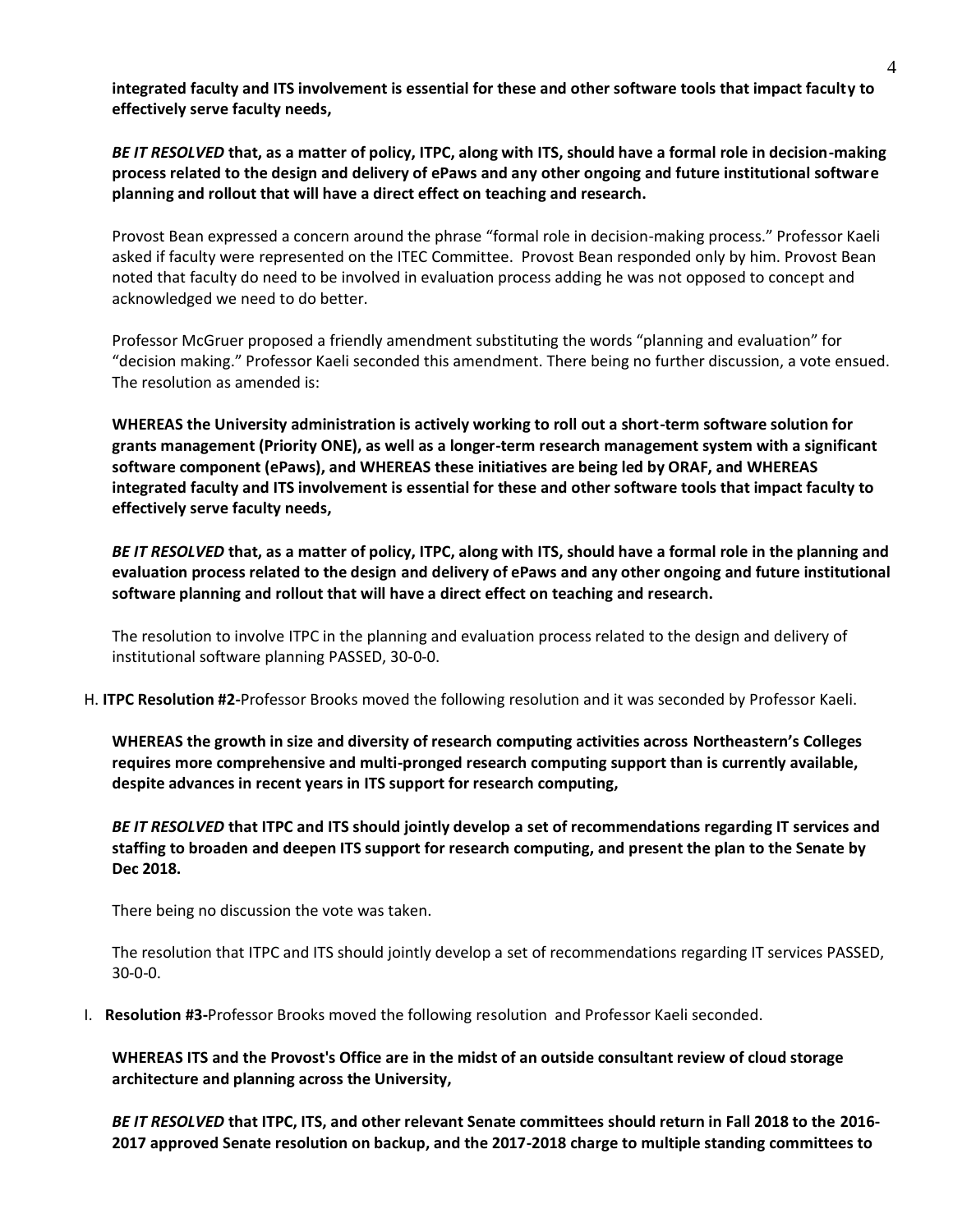**coordinate with ITS and other stakeholders to design a comprehensive backup/data storage plan for academic and research computing and develop an appropriate strategy to implement it.**

Provost Bean noted the wording of this resolution seemed awkward and that the resolution was referencing old material.

There being no further discussion the vote was taken.

Resolution that ITPC, ITS, and other relevant Senate committees should return in Fall 2018 to the 2016.2017 Senate resolution on back-up PASSED, 30-0-0.

J. **RPOC Resolution #1-**Professor McGruer moved the following resolution and Professor Desnoyers seconded.

*BE IT RESOLVED* **that Research Finance and Research Administration should jointly develop a set of recommendations regarding (a) enhanced communication/synchronization between the two functions, (b) decreased turnover of personnel within ORAF, (c) plans for upgrading or replacing the outdated Banner system, and (d) facilitation of necessary personal interaction while maintaining the efficiency of the mandatory University Prior Approval Form, and present the plan to the Senate by Dec 2018.**

Provost Bean noted that replacing Banner would be a massive process and that asking these two groups to do this is waste of their time. Provost Bean also noted that the person who might be the new CIO has replaced Banner everywhere he went. Provost Bean recommended striking recommendation "c" and making "d" c. Professor McGruer accepted this as a friendly amendment.

There being no further discussion the vote was taken. The resolution as amended is:

*BE IT RESOLVED* **that Research Finance and Research Administration should jointly develop a set of recommendations regarding (a) enhanced communication/synchronization between the two functions, (b) decreased turnover of personnel within ORAF, and (c) facilitation of necessary personal interaction while maintaining the efficiency of the mandatory University Prior Approval Form, and present the plan to the Senate by December 2018.**

The vote that Research Finance and Research Administration should develop a set of recommendations PASSED, 30-0-0.

K. **RPOC Resolution #2-**Professor McGruer moved the following resolution and Professor Kaeli seconded.

*BE IT RESOLVED* **that it is the sense of the Faculty Senate that the 2018-19 Senate Agenda Committee should charge the Research Policy Oversight Committee to (a) undertake a study of the current process for universitylevel seed funding of faculty research with a focus on the priorities, expected outcomes, and actual outcomes, (b) undertake a study of the current mechanisms to foster faculty-mentored undergraduate research, and (c) make recommendations for both sets of processes.** 

*BE IT ALSO RESOLVED* **that it is the sense of the Faculty Senate that the 2018-19 Senate Agenda Committee should charge the Faculty Development Committee to undertake a study of the practices and procedures related to course buyout using overhead return funds and make recommendations.**

Provost Bean noted that these resolutions are written correctly since technically one senate can't charge another senate. He added this was a way to preserve institutional memory.

There being no further discussion the vote was taken.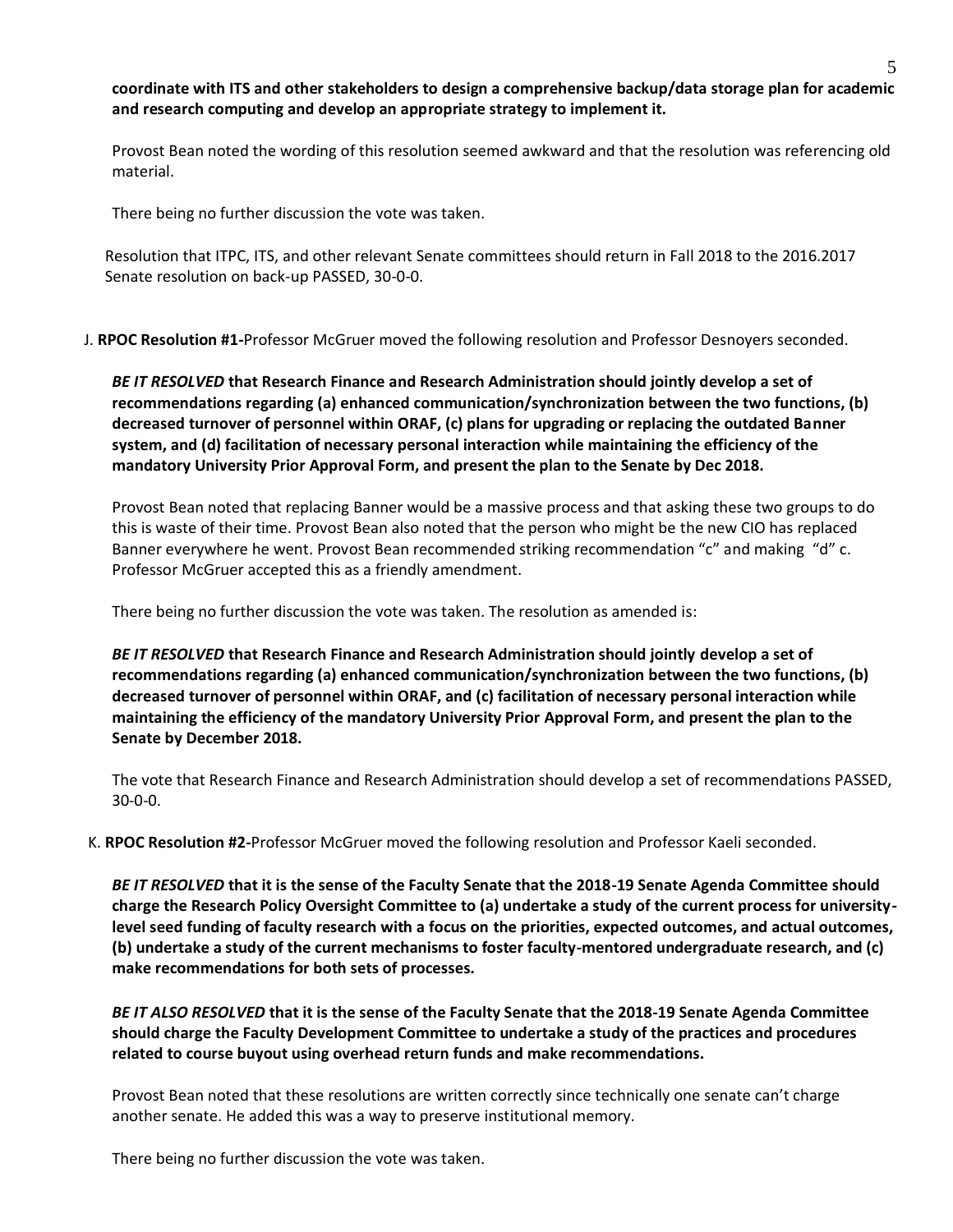The resolution noting the sense of the Faculty Senate regarding charges for the 2018.2019 Faculty Senate Agenda Committee PASSED, 30-0-0.

L. Professor Barczak noted that the EAPC report was submitted to SAC and is on the Sharepoint site. Professor Vicino said that since the report was posted to Sharepoint that can be considered a submission to the Senate.

**EAPC Resolution #1**-Professor Barczak moved the following resolution and Professor De Ritis seconded.

*BE IT RESOLVED* **that students pursuing combined majors be provided access to academic and co-op advisors and to ongoing communication regarding opportunities for both areas of their combined degrees.** 

# *BE IT FURTHER RESOLVED* **that prospective student Welcome Days, Open Houses and new student Orientations provide access to information, staff, faculty, and students relevant to both areas of their intended combined degrees.**

Professor Barczak recognized Professor Nathan Felde, who said the goal of the resolution is to make students feel at home in combined degrees with some parity. Some discussion ensued regarding combined majors and co-op classes. Provost Bean noted that he thought there would be some proposals coming forward about combined majors and co-op resulting from co-op optimization.

Provost Bean added that how he read this was that what a student sees should be seamless. Adding that from the student view, who is doing the paperwork shouldn't be a concern.

Professor Lorna Hayward wondered where student's the home college was situated. Asking, was it in the advisor's office? Professor Ziemer noted that the Co-op Advisory Council is aware of many of the issues surrounding co-op classes and combined majors.

There being no further discussion the vote was taken. The resolution regarding combined majors and opportunities around both degrees PASSED, 29-0-0.

M. **EAPC Resolution # 2-**Professor Barczak moved the following resolution and Professor Hayward seconded.

**Whereas Northeastern students increasingly customize their plans of study,**

# **BE IT RESOLVED that a software platform (e.g.,** *DegreeWorks***, already in use by CPS) be implemented that permits students to create, visualize and save multi-year course planning and "what if" scenarios, allowing access to these plans across Colleges by academic advisors, co-op advisors, and faculty mentors.**

Provost Bean objected to some of the language specifically the phrase "be implemented" that was stepping on IT toes. Professor Powers-Lee suggested that the language "that it is a sense of the Senate " be added to the resolution. Professor Hayward seconded the amended language.

Responding to a question from Professor Barberis, Professor Barczak noted that the resolution was not intended to have any influence on curriculum.

Professor Kaeli asked about the system's ability to do an audit and expressed a concern about students using this system might create more work for the advisors.

Professor Barczak recognized Sundar Kumarasamy who talked about the technical aspects of the software. He added that when talking about students customizing their education, the software uses exactly the requirements of the college. There was further discussion among the senators that this software should not be a substitute for students speaking directly with an advisor. And some concerns were expressed regarding a student being given a false sense of certain courses fulfilling program requirements. Professor Ziemer noted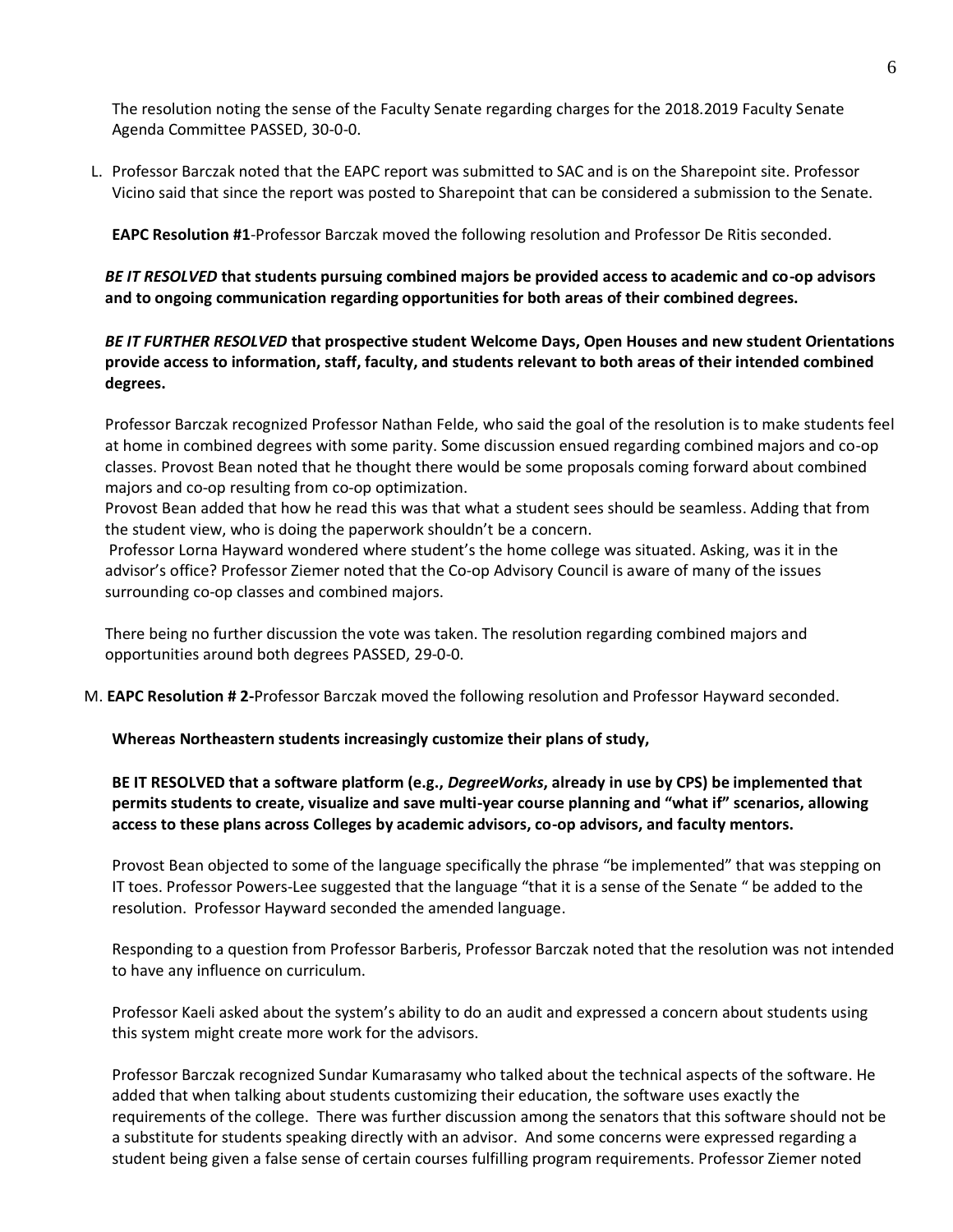there was some overlap regarding SAIL and student planning. Provost Bean said that no one will graduate from the University if they don't fulfill expectations. Professor Wadia Fascetti noted she didn't see how these resolutions were pulled out from the report and that the resolutions have quite a bit of specificity. Professor Barczak noted that the Committee did not do user studies. Provost Bean wondered if this was not changing requirements, why was it coming before the Faculty Senate. Professor Barczak noted that based on the Committee's discussions, this seemed like a concern that the Committee wanted to note on the record.

There being no further discussion a vote ensued. The resolution as amended is:

## **Whereas Northeastern students increasingly customize their plans of study,**

**BE IT RESOLVED that it is the sense of the Faculty Senate that it would benefit our students if a software platform (e.g.,** *DegreeWorks***, already in use by CPS) be implemented that permits students to create, visualize and save multi-year course planning and "what if" scenarios, allowing access to these plans across Colleges by academic advisors, co-op advisors, and faculty mentors.** 

The resolution regarding allowing student to use software for multi-year course planning PASSED, 25-0-4.

N. **EAPC Resolution #3-**Professor Barczak moved the following resolution and Professor Nyaga seconded.

*BE IT RESOLVED* **that EMSA, with support from ITS and with collaboration from the Associate Deans of the colleges, work to create a "One Application" prototype in the coming year which allows learners to navigate multiple educational opportunities at Northeastern through a single application platform throughout their professional lives and which eliminates a learner's need to complete entirely new admissions applications or registration forms for Northeastern programs in the future.**

*BE IT ALSO RESOLVED* **that the "One Application" platform will create a single lifelong academic record – which will be updated as each student progresses – that can be utilized to both match students with targeted experiences and to facilitate decisions about future educational opportunities for learners, such as gaining admittance to graduate programs, earning micro-credentials, and qualifying for fellowships/scholarships.**

Provost Bean said he would like resolution reworded to a "sense of the Faculty Senate" so that the Senate is not telling EMSA and ITEC to do things. He added he would be thrilled to have the Senate throw its weight behind this. Professor Barczak recognized Sundar Kumarasamy who noted that this was more a repository for all of a student's experiences. He added this would prepare them for lifelong learning. Dean Henderson noted he thought this sounded like a good idea but was unsure who would get access. There was some additional discussion around issues of transparency and who sees the information. Professor Hanson noted that there was a proposed friendly amendment to amend resolution to a "Sense of the Senate." Professor Barczak accepted.

There being no further discussion a vote ensued. The resolution as amended is:

*BE IT RESOLVED* **that it is the sense of the Faculty Senate that it would benefit our students if EMSA, with support from ITS and with collaboration from the Associate Deans of the colleges, work to create a "One Application" prototype in the coming year which allows learners to navigate multiple educational opportunities at Northeastern through a single application platform throughout their professional lives and which eliminates a learner's need to complete entirely new admissions applications or registration forms for Northeastern programs in the future.**

The resolution around "One Application" prototype and platform PASSED, 30-0-0.

O. **EAPC Resolution #4-**Professor Barczak moved the following resolution and Professor McOwen seconded.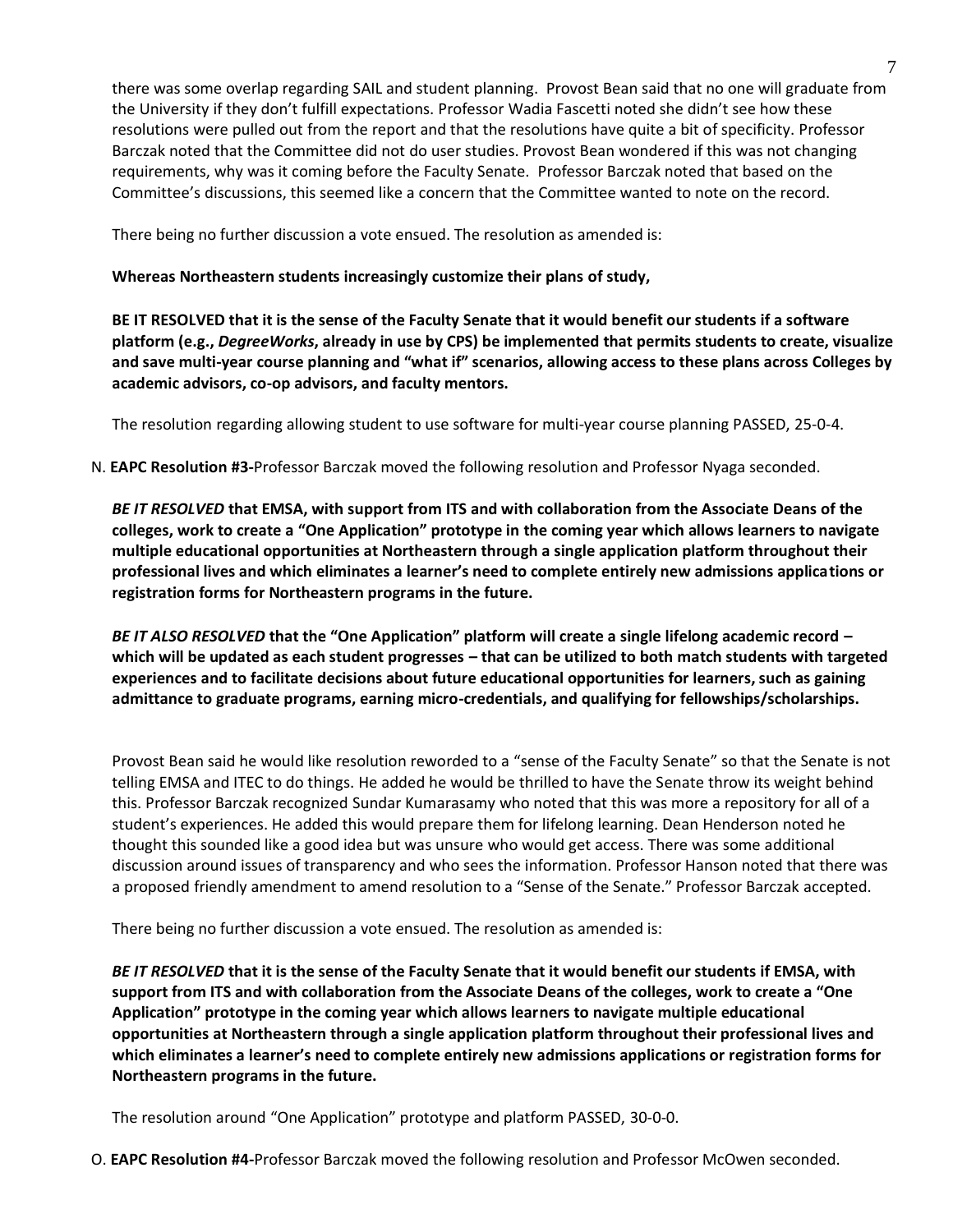*BE IT RESOLVED* **that EMSA work with the Graduate Associate Deans of the colleges, the Graduate Council, the PhD Network, and the Lifelong Learning Network to design and maintain a comprehensive web portal for all Northeastern graduate offerings which clarifies program distinctions and requirements.**

Provost Bean asked was this a "Sense of the Senate" since this was instructing EMSA to do something. A friendly amendment was suggested to change to sense of the Senate. Professor McOwen okayed. Professor Wadia Fascetti expressed concern that it seems that the information is already somewhere just a matter of teasing it out. Professor Barczak noted the committee spoke to some of the associate Deans at different colleges and there was a lot of unhappiness with the current graduate portal. Provost Bean thought this was what the Faculty Senate talked about in middle of year, about all graduate programs in one place. He added we need to continue to look at this and continue the discussion about how we label things so that we can get customers to where they need to be.

There being no further discussion a vote ensued. The resolution as amended is:

*BE IT RESOLVED* **that it is the sense of the Faculty Senate that EMSA work with the Graduate Associate Deans of the colleges, the Graduate Council, the PhD Network, and the Lifelong Learning Network to design and maintain a comprehensive web portal for all Northeastern graduate offerings which clarifies program distinctions and requirements.**

The resolution regarding the Lifelong Learning Network PASSED, 28-0-2.

P. **EAPC Resolution #5 -** Professor Barczak moved the following resolution and Professor Hanson seconded.

*BE IT RESOLVED* **That it is the sense of the Senate that the Dean's Council develop a framework to guide the lifelong learning approach across the University and to monitor and assess the progress/quality of the approach and that they develop mechanisms for clear communication about lifelong learning initiatives to faculty in the relevant units.**

Provost Bean noted that there is already a group charged to do this and that process has been revised dramatically in last 6 weeks. There is a whole organization that is doing this now. It is what used to be PAN. The Provost said he would entertain coming back by end of Fall semester for an update on lifelong learning. Professor Barczak offered to withdraw the resolution. Professor Hanson seconded. The resolution was withdrawn.

Q. **FAC Resolution #3.** Professor Adams moved the following resolution and Professor Barczak seconded:

## *BE IT RESOLVED* **That the Senate Agenda Committee draft policies for follow-up and implementation of Senate-approved resolutions, and that these policies be brought to the Senate for approval.**

Professor Adams noted that the reason for it involved a proposal from the previous year regarding MatchMates and Faculty salaries. Provost Bean noted that the 2017.2018 Faculty Senate can't restrict the 2018.2019 Faculty Senate. A friendly amendment was suggested to change the wording to "it is the sense of the Faculty Senate" and to remove the word "Senate" from "Senate approved resolutions". There being no further discussion a vote ensued. The resolution as amended is:

*BE IT RESOLVED* **That it is the sense of the Faculty Senate that the next Senate Agenda Committee draft policies for follow-up and implementation of approved resolutions, and that these policies be brought to the Senate for approval.** 

The resolution regarding SAC follow-up and implementation PASSED, 27-0-1.